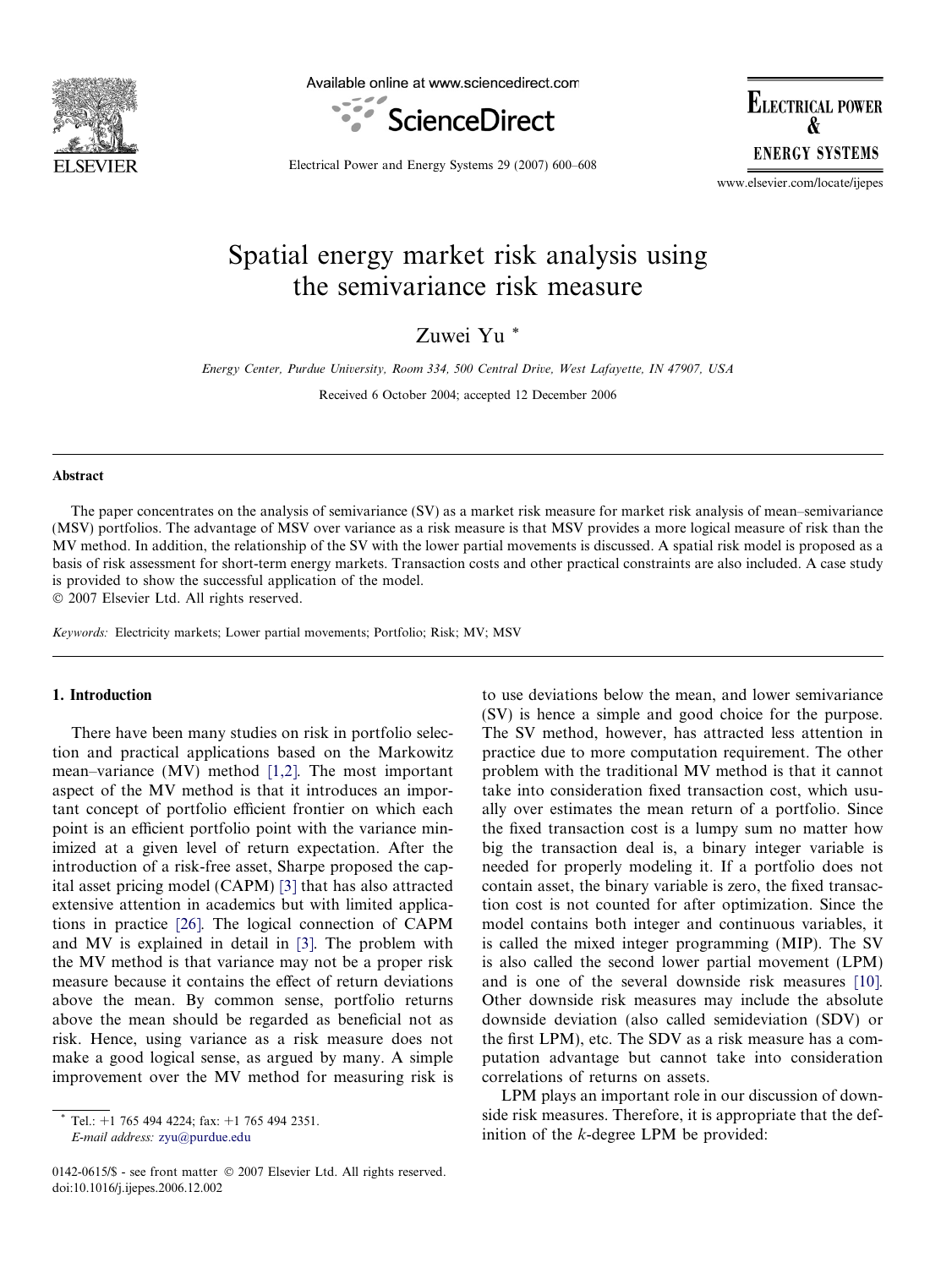#### List of primary symbols

### Indices

- g generation unit index
- $h$  time in hour or other appropriate unit
- i power pool index (e.g., PJM, NYPOOL)
- $j$  an alias of i
- k degree of freedom in lower partial movement calculation
- $m$  an alias of  $n$
- n energy product index  $(n = 1$  for electricity in MWh, 2 for spinning reserve, 3 for regulation, etc.)
- Mk total number of pools of interest
- N total number of commodity products in a market
- $Ngi$  number of generation unit in pool i
- $Sm$  set of commodity products with minimum contracting requirement
- TH short-term planning horizon.

Parameters

- $fc<sub>in</sub>$  one time fixed charge (\$) for transacting product *n* in pool  $i (=0$  if it is not required)
- Mmax total budget limit (\$ plus other resources, e.g., fuel reserve, etc.)
- $pc<sub>inh</sub>$  proportional charge (\$ per unit per time) for transacting product  $n$  in pool  $i$  in time  $h$  (can be zero)
- *Pmax<sub>ig</sub>* capacity upper limit of generation unit  $(i, g)$
- $Pmin_{ig}$  minimum production level in MW
- $SDV<sub>inh</sub>$  semideviation of prices below the expected price  $\mu_{inh}$

$$
LPM = \int_{-\infty}^{\tau} (\tau - R)^k dF(R),
$$

where  $R$  is a stochastic process such as the return of a portfolio,  $\tau$  is a target value that an investor would use for measuring his/her preference of risk.  $F(R)$  is the cumulative probability distribution of  $R$ .  $\tau$  is the expected return of a portfolio for both the  $SDV(k = 1)$  and the  $SV(k = 2)$ . LPM is closely related to the value at risk (VaR) measure where  $\tau$  is defined as a percentile on the lower tail, say, 1% of the probability distribution. When  $k \ge 1$ , LPM is used for measuring the risk preference of those risk averters. However, the k-degree LPM must be correctly related to the standard statistical movements of the distribution where investors have a preference for higher values of odd movements (skewness) and a dislike of higher values of even movements (variance, kurtosis and the like). In short, LPM is used for measuring an investor's risk attitude towards the below-target returns.

The motivation for the research is based on the reasoning that the variance of a portfolio return may not be an appropriate measure of risk. It is logical to think that variance is a measure of uncertainty rather than risk and only  $w_{inh}^c$ contracted sales of product  $n$  in  $h$  committed before  $h = 1$ 

- $wh_{iinh}$  wheeling charge in \$ per unit product in time h (can be zero for some product)
- Wmax a sufficiently large positive real number (e.g.,  $e + 10$
- $\mu_d$  desired net profit in \$. The Markowitz efficient frontier is obtained by solving the model with various values of  $\mu_d$ , an adjustable parameter
- $\rho_{ijmnh}$  correlation coefficient between the prices of market products  $w_{inh}$  and  $w_{jmh}$  in time h

 $stc_{\text{coh}}$  generation unit start-up cost in \$.

#### Variables

- $CT$  total cost or expenditure in \$
- $CP<sub>igh</sub>$  production cost of unit (i,g), excluding start-up or shut-down cost  $I_{iih}$  a binary variable for wheeling negotiation,  $1 =$  wheeling allowed,  $0 =$  no wheeling allowed.  $I_{iih} = 0$  can be used to disallow cross-pool sales of certain energy products (e.g., regulation)  $U_{\text{igh}}$  a binary variable for generation unit on/off status
- $w1_{\text{in}eh}$  product *n* from unit *g* in pool *i* and time *h*
- $w2<sub>ijnh</sub>$  product *n* originated in *i*, wheeled to *j* in time *h*
- 
- $w_{inh}$  product *n* bid in pool *i* and in time *h*  $Y_{inh}$  a binary variable for selling product *i* a binary variable for selling product  $n$  in pool  $i$ in time h
- $\mu_{inh}$  the expected price (\$ per unit product) for product  $w_{inh}$ .

the part of the variance with returns less than the mean return is relevant to risk. A variance also includes the effect of the returns greater than the mean return, and a rational investor should love but not to avert higher returns. Therefore, the part of the variance reflecting greater returns than the mean should not be regarded as risk. It is generally agreed that this argument offers a logical thinking and it is consistent with the framework of VaR measure being widely used in the financial industry [\[4\].](#page--1-0) Note that VaR is also a downside risk measure. The paper is centered on the minimization of SV subject to practical constraints currently overlooked by many portfolio software packages. However, models based on the minimization of VaR and SDV are not excluded as alternatives. In the proposal, we do not assume symmetry in distribution and normality of returns. We also incorporate integers, fixed and proportional transaction costs, and other practical constraints. We do not propose CAPM as a risk management tool for electricity markets because CAPM is for efficient markets where the characteristics do not apply for electricity markets with imperfections such as games.